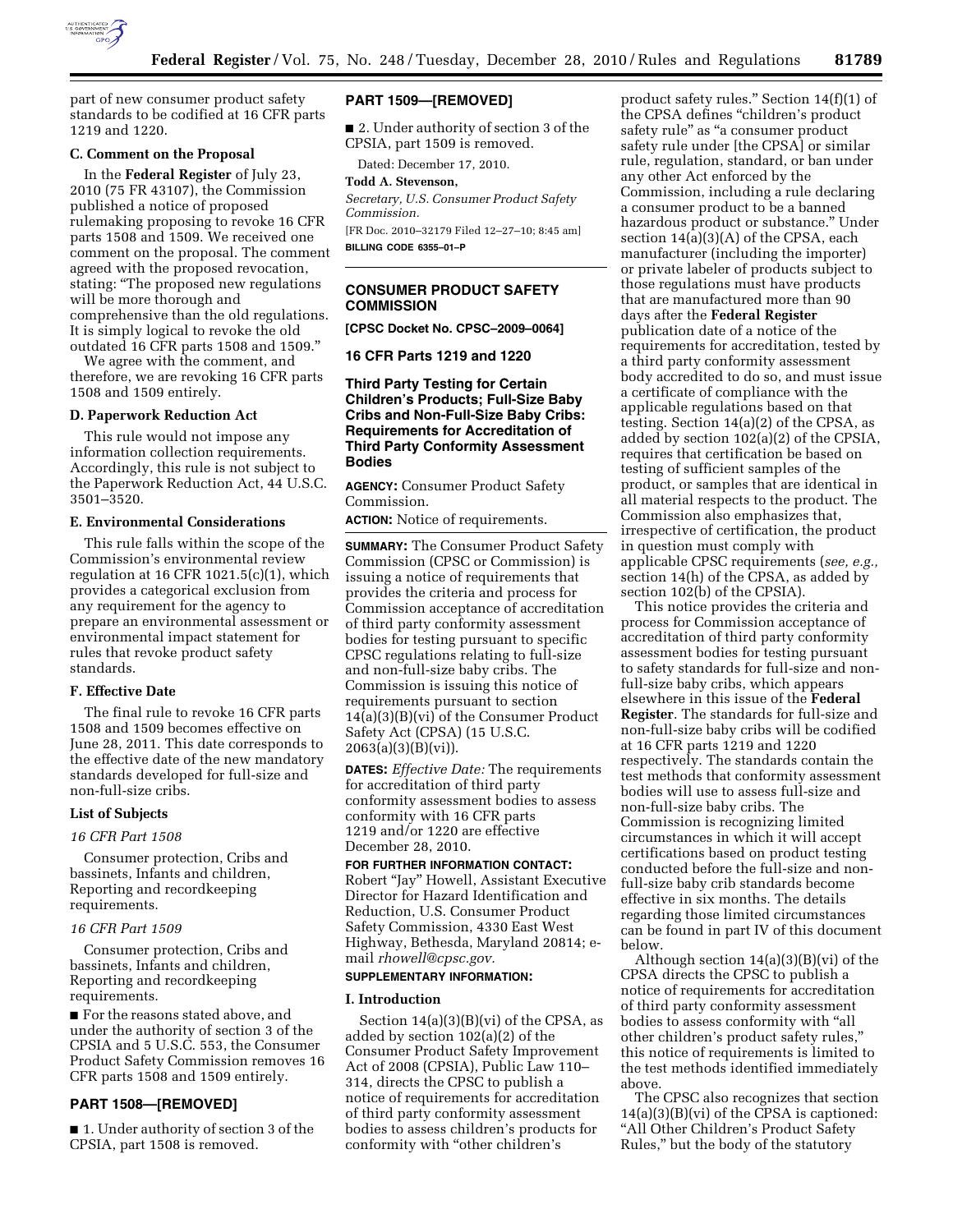requirement refers only to ''other children's product safety rules.'' Nevertheless, section 14(a)(3)(B)(vi) of the CPSA could be construed as requiring a notice of requirements for "all" other children's product safety rules, rather than as a notice of requirements for "some" or "certain" children's product safety rules. However, whether a particular rule represents a ''children's product safety rule'' may be subject to interpretation, and the Commission staff is continuing to evaluate which rules, regulations, standards, or bans are ''children's product safety rules.'' The CPSC intends to issue additional notices of requirements for other rules which the Commission determines to be ''children's product safety rules.''

This notice of requirements applies to all third party conformity assessment bodies as described in section 14(f)(2) of the CPSA. Generally speaking, such third party conformity assessment bodies are: (1) Third party conformity assessment bodies that are not owned, managed, or controlled by a manufacturer or private labeler of a children's product to be tested by the third party conformity assessment body for certification purposes; (2) ''firewalled'' conformity assessment bodies (those that are owned, managed, or controlled by a manufacturer or private labeler of a children's product to be tested by the third party conformity assessment body for certification purposes and that seek accreditation under the additional statutory criteria for ''firewalled'' conformity assessment bodies); and (3) third party conformity assessment bodies owned or controlled, in whole or in part, by a government.

The Commission requires baseline accreditation of each category of third party conformity assessment body to the International Organization for Standardization (ISO)/International Electrotechnical Commission (IEC) Standard 17025:2005, ''General Requirements for the Competence of Testing and Calibration Laboratories.'' The accreditation must be by an accreditation body that is a signatory to the International Laboratory Accreditation Cooperation—Mutual Recognition Arrangement (ILAC–MRA), and the scope of the accreditation must include testing for any of the test methods identified earlier in part I of this document for which the third party conformity assessment body seeks to be accredited.

(A description of the history and content of the ILAC–MRA approach and of the requirements of the ISO/IEC 17025:2005 laboratory accreditation standard is provided in the CPSC staff

briefing memorandum ''Third Party Conformity Assessment Body Accreditation Requirements for Testing Compliance With 16 CFR Part 1501 (Small Parts Regulations),'' dated November 2008 and available on the CPSC's Web site at *[http://www.cpsc.gov/](http://www.cpsc.gov/library/foia/foia09/brief/smallparts.pdf)  [library/foia/foia09/brief/smallparts.pdf.](http://www.cpsc.gov/library/foia/foia09/brief/smallparts.pdf)*)

The Commission has established an electronic accreditation registration and listing system that can be accessed via its Web site at *[http://www.cpsc.gov/](http://www.cpsc.gov/about/cpsia/labaccred.html) [about/cpsia/labaccred.html.](http://www.cpsc.gov/about/cpsia/labaccred.html)* 

In the **Federal Register** of October 22, 2008 (73 FR 62965), the Commission published a notice of requirements for the accreditation of third party conformity assessment bodies to test children's products for conformity with the then-existing CPSC regulations for full-size baby cribs at 16 CFR part 1508 and for non-full-size baby cribs at 16 CFR part 1509. Elsewhere in this issue of the **Federal Register**, the Commission is revoking 16 CFR parts 1508 and 1509, so testing to those regulations will no longer be required. The revocation of those regulations will become effective on June 28, 2011, and so, on that date, we will no longer accept applications from third party conformity assessment bodies for CPSC acceptance to test for conformity with 16 CFR parts 1508 and/or 1509.

As stated in part I of this document, the Commission, elsewhere in this issue of the **Federal Register**, is issuing new standards for full-size and non-full-size baby cribs that will be codified at 16 CFR parts 1219 and 1220, respectively. This notice of requirements is effective on December 28, 2010. The final rule announcing the Safety Standards for Full-Size Baby Cribs and Non-Full-Size Baby Cribs is effective on June 28, 2011. The effect of these twin publications is that each manufacturer (including the importer) or private labeler of a product subject to 16 CFR parts 1219 or 1220 must have any such product manufactured on or after June 28, 2011, tested by a third party conformity assessment body accredited to do so and must issue a certificate of compliance with 16 CFR parts 1219 or 1220 based on that testing.

This notice of requirements is exempt from the notice and comment rulemaking requirements of the Administrative Procedure Act, 5 U.S.C. 553 (*see* section 14(a)(3)(G) of the CPSA, as added by section 102(a)(2) of the CPSIA (15 U.S.C. 2063(a)(3)(G))).

#### **II. Accreditation Requirements**

*A. Baseline Third Party Conformity Assessment Body Accreditation Requirements* 

For a third party conformity assessment body to be accredited to test children's products for conformity with the test methods identified earlier in part I of this document, it must be accredited by an ILAC–MRA signatory accrediting body, and the accreditation must be registered with, and accepted by, the Commission. A listing of ILAC– MRA signatory accrediting bodies is available on the Internet at *[http://](http://ilac.org/membersbycategory.html) [ilac.org/membersbycategory.html.](http://ilac.org/membersbycategory.html)* The accreditation must be to ISO Standard ISO/IEC 17025:2005, ''General Requirements for the Competence of Testing and Calibration Laboratories,'' and the scope of the accreditation must expressly include testing to the test method for full-size and/or non-full-size baby cribs included in 16 CFR parts 1219 and/or 1220, Safety Standards for Full-Size Baby Cribs and Non-Full-Size Baby Cribs. A true copy, in English, of the accreditation and scope documents demonstrating compliance with these requirements must be registered with the Commission electronically. The additional requirements for accreditation of firewalled and governmental conformity assessment bodies are described in parts II.B and II.C of this document below.

The Commission will maintain on its Web site an up-to-date listing of third party conformity assessment bodies whose accreditations it has accepted and the scope of each accreditation. Once the Commission adds a third party conformity assessment body to that list, the third party conformity assessment body may commence testing of full-size and/or non-full-size baby cribs to support certification by the manufacturer or private labeler of compliance with the test methods identified earlier in part I of this document.

# *B. Additional Accreditation Requirements for Firewalled Conformity Assessment Bodies*

In addition to the baseline accreditation requirements in part II.A of this document above, firewalled conformity assessment bodies seeking accredited status must submit to the Commission copies, in English, of their training documents showing how employees are trained to notify the Commission immediately and confidentially of any attempt by the manufacturer, private labeler, or other interested party to hide or exert undue influence over the third party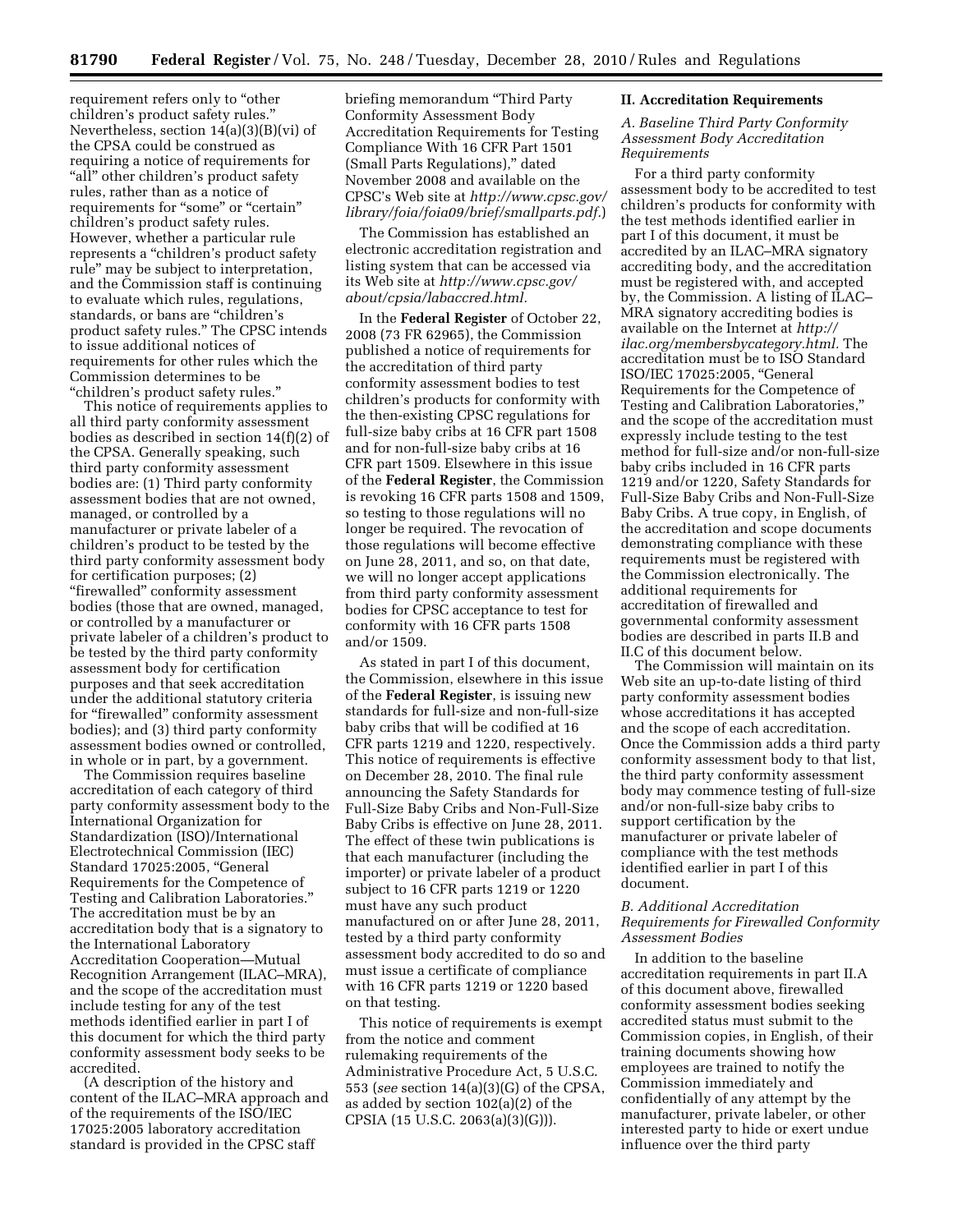conformity assessment body's test results. This additional requirement applies to any third party conformity assessment body in which a manufacturer or private labeler of a children's product to be tested by the third party conformity assessment body owns an interest of ten percent or more. While the Commission is not addressing common parentage of a third party conformity assessment body and a children's product manufacturer at this time, it will be vigilant to see if this issue needs to be addressed in the future.

As required by section 14(f)(2)(D) of the CPSA, the Commission must formally accept, by order, the accreditation application of a third party conformity assessment body before the third party conformity assessment body can become an accredited firewalled conformity assessment body. The Commission's order must also find that accrediting the firewalled conformity assessment body would provide equal or greater consumer safety protection than the manufacturer's or private labeler's use of an independent conformity assessment body.

## *C. Additional Accreditation Requirements for Governmental Conformity Assessment Bodies*

In addition to the baseline accreditation requirements of part II.A of this document above, the CPSIA permits accreditation of a third party conformity assessment body owned or controlled, in whole or in part, by a government if:

• To the extent practicable, manufacturers or private labelers located in any nation are permitted to choose conformity assessment bodies that are not owned or controlled by the government of that nation;

• The third party conformity assessment body's testing results are not subject to undue influence by any other person, including another governmental entity;

• The third party conformity assessment body is not accorded more favorable treatment than other third party conformity assessment bodies in the same nation who have been accredited;

• The third party conformity assessment body's testing results are accorded no greater weight by other governmental authorities than those of other accredited third party conformity assessment bodies; and

• The third party conformity assessment body does not exercise undue influence over other governmental authorities on matters affecting its operations or on decisions by other governmental authorities controlling distribution of products based on outcomes of the third party conformity assessment body's conformity assessments.

The Commission will accept the accreditation of a governmental third party conformity assessment body if it meets the baseline accreditation requirements of part II.A of this document above and meets the additional conditions stated here. To obtain this assurance, CPSC staff will engage the governmental entities relevant to the accreditation request.

## **III. How does a third party conformity assessment body apply for acceptance of its accreditation?**

The Commission has established an electronic accreditation acceptance and registration system accessed via the Commission's Web site at *[http://](http://www.cpsc.gov/about/cpsia/labaccred.html)  [www.cpsc.gov/about/cpsia/](http://www.cpsc.gov/about/cpsia/labaccred.html) [labaccred.html.](http://www.cpsc.gov/about/cpsia/labaccred.html)* The applicant provides, in English, basic identifying information concerning its location, the type of accreditation it is seeking, and electronic copies of its ILAC–MRA accreditation certificate and scope statement, and firewalled third party conformity assessment body training document(s), if relevant.

Commission staff will review the submission for accuracy and completeness. In the case of baseline third party conformity assessment bodies and government-owned or government-operated conformity assessment bodies, when that review and any necessary discussions with the applicant are satisfactorily completed, the third party conformity assessment body in question is added to the CPSC's list of accredited third party conformity assessment bodies at *[http://](http://www.cpsc.gov/about/cpsia/labaccred.html) [www.cpsc.gov/about/cpsia/](http://www.cpsc.gov/about/cpsia/labaccred.html) [labaccred.html.](http://www.cpsc.gov/about/cpsia/labaccred.html)* In the case of a firewalled conformity assessment body seeking accredited status, when the staff's review is complete, the staff transmits its recommendation on accreditation to the Commission for consideration. (A third party conformity assessment body that ultimately may seek acceptance as a firewalled third party conformity assessment body may initially request acceptance as a third party conformity assessment body accredited for testing of children's products other than those of its owners.) If the Commission accepts a staff recommendation to accredit a firewalled conformity assessment body, the firewalled conformity assessment body then will be added to the CPSC's list of accredited third party conformity assessment bodies. In each case, the Commission will notify the third party

conformity assessment body electronically of acceptance of its accreditation. All information to support an accreditation acceptance request must be provided in the English language.

Once the Commission adds a third party conformity assessment body to the list, the third party conformity assessment body may then begin testing of children's products to support certification of compliance with the regulations identified earlier in part I of this document for which it has been accredited.

# **IV. Acceptance of Children's Product Certifications Based on Third Party Conformity Assessment Body Testing to the New Safety Standards for Full-Size and Non-Full-Size Baby Cribs Prior to Their Effective Date**

Elsewhere in this issue of the **Federal Register**, the Commission is publishing new safety standards for full-size and non-full-size baby cribs, which will be codified at 16 CFR parts 1219 and 1220, respectively. The effect of this notice of requirements and the final rule is that each manufacturer (including the importer) or private labeler of a product subject to 16 CFR parts 1219 or 1220 must have any such product manufactured on or after June 28, 2011 tested by a third party conformity assessment body accredited to do so and must issue a certificate of compliance with 16 CFR parts 1219 or 1220 based on that testing.

To ease the transition to the new standards and avoid a ''bottlenecking'' of products at conformity assessment bodies at or near the effective date of 16 CFR parts 1219 and 1220, the Commission will accept certifications based on testing that occurred prior to the effective date of the new standards in certain prescribed circumstances. However, any such testing must comport with all CPSC requirements, including:

1. At the time of product testing, the  $product<sup>1</sup>$  was tested by a third party conformity assessment body that was ISO/IEC 17025 accredited by an ILAC– MRA accreditation body at the time of the test. For firewalled conformity assessment bodies, the firewalled conformity assessment body must be one that the Commission has accredited by order at or before the time the product was tested, even if the order did not include the test methods specified in this notice. If the third party

<sup>1</sup>The CPSIA requires that certification be based on testing of sufficient samples of the product or samples that are identical in all material respects to the product.